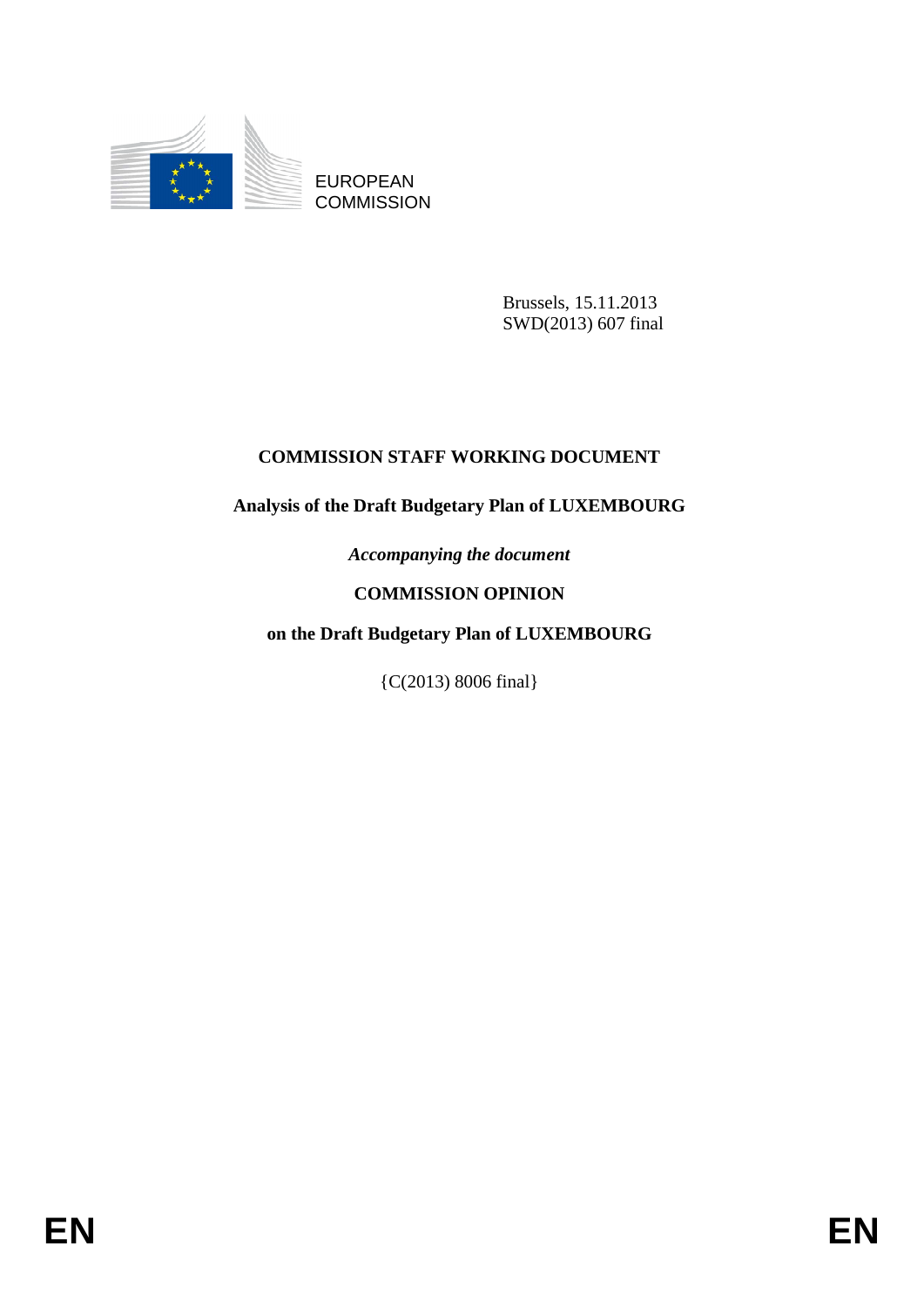# **COMMISSION STAFF WORKING DOCUMENT**

## **Analysis of the Draft Budgetary Plan of LUXEMBOURG**

### *Accompanying the document*

### **COMMISSION OPINION**

### **on the Draft Budgetary Plan of LUXEMBOURG**

#### **1. INTRODUCTION**

Luxembourg has submitted its Draft Budgetary Plan for 2014 on 15 October 2013 in compliance with Regulation (EU) No 473/2013 of the Two-Pack. The Draft Budgetary Plan was submitted by the outgoing government based on a no-policy change scenario, due to general elections that took place just after the submission of the DBP. Luxembourg is subject to the preventive arm of the Pact and should preserve a sound fiscal position which ensures compliance with the medium term objective.

Section 2 of this document presents the macroeconomic outlook underlying the Draft Budgetary Plan and provides an assessment based on the Commission Forecast. The following section presents recent and planned fiscal developments, according to the Draft Budgetary Plan, including an analysis of risks to their achievement based on the Commission Forecast. In particular, it also includes an assessment of the measures underpinning the Draft Budgetary Plan. Section 4 assesses recent and planned fiscal developments in 2013-2014 (also taking into account the risks to their achievement) against the obligations stemming from the Stability and Growth Pact. Section 5 summarises the main conclusions of the present document.

#### **2. MACROECONOMIC DEVELOPMENTS UNDERLYING THE DRAFT BUDGETARY PLAN**

The macroeconomic scenario underlying the Draft Budgetary Plan is almost unchanged compared to that underpinning the 2013 Stability Programme. Only some marginal adjustments have been introduced, such a small upward revision of GDP growth in 2014 from 2.2% to 2.3%.

According to the most recent estimates for 2012, output contracted by 0.2% compared to an already subdued expansion of 0.3% projected initially, representing therefore the third year of negative growth in Luxembourg since the onset of the financial crisis. Output and gross value added diminished in 2012 in the two main pillars of the economy, the steel industry and the financial sector.

According to the projections in the Draft Budgetary Plan, economic prospects would remain sluggish in 2013 with real GDP growth estimated at 1.0%. The macroeconomic scenario underlying the Draft Budgetary Plan was established before the national account data for the second quarter of 2013 were released, which point to a sharp improvement of output in the second quarter of 2013.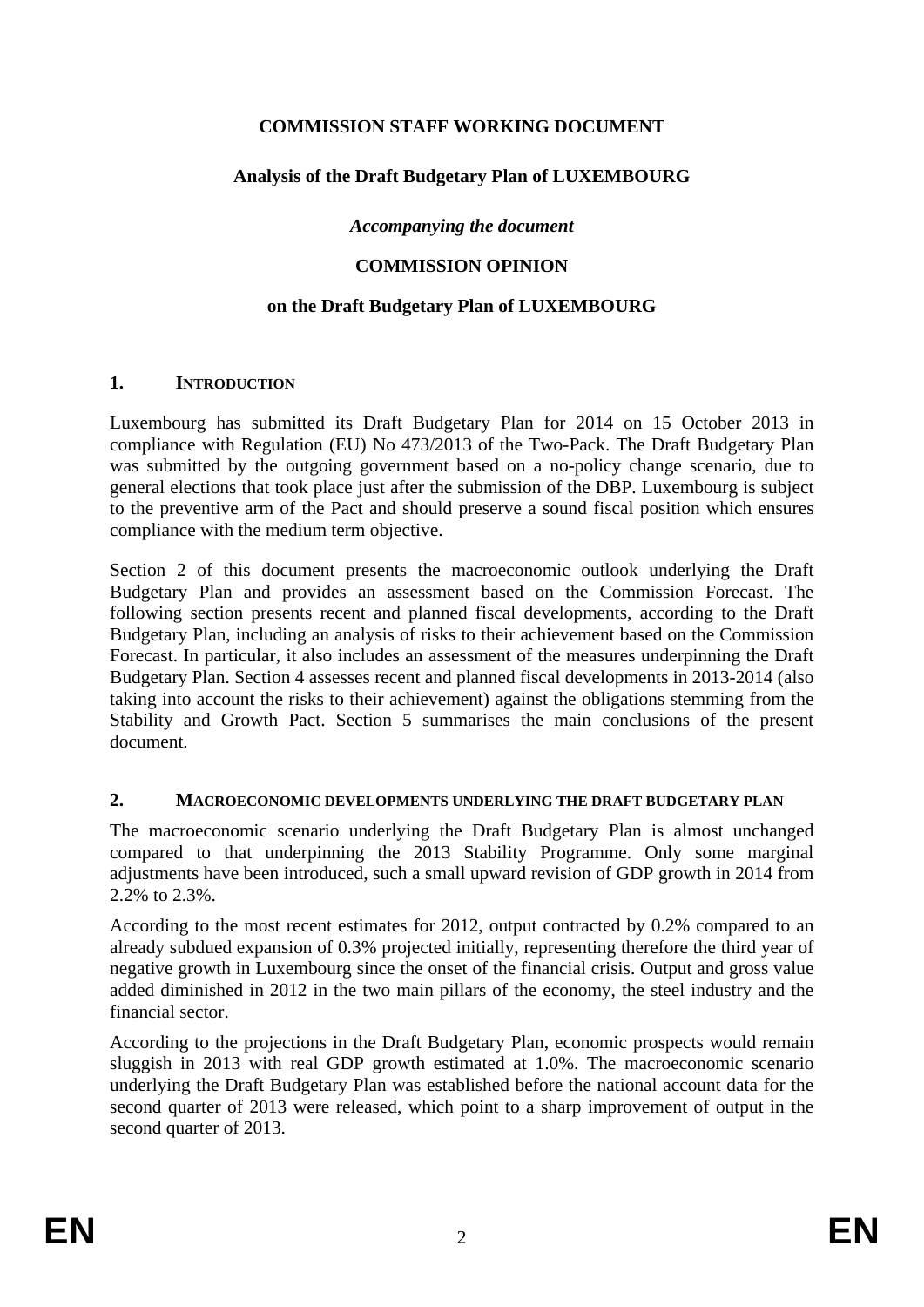|                                                 | 2012<br>2013     |         |            | 2014           |           |            |                |
|-------------------------------------------------|------------------|---------|------------|----------------|-----------|------------|----------------|
|                                                 | <b>COM</b>       | SP      | <b>DBP</b> | <b>COM</b>     | <b>SP</b> | <b>DBP</b> | <b>COM</b>     |
| Real GDP (% change)                             | $-0.2$           | 1.0     | 1.0        | 19             | 22        | 2.3        | 18             |
| Private consumption (% change)                  | $2.2\phantom{0}$ | $-0.8$  | n.a.       | 12             | 19        | n.a.       | 1.5            |
| Gross fixed capital formation (% change)        | 3.5              | $-0.2$  | n.a.       | 1.1            | $-3.3$    | n.a.       | 27             |
| Exports of goods and services (% change)        | $-1.9$           | 0.1     | 0.2        | 27             | 48        | 4.8        | 4.0            |
| Imports of goods and services (% change)        | $-1.0$           | $-0.3$  | $-0.2$     | 27             | 42        | 4.3        | 4.6            |
| Contributions to real GDP growth:               |                  |         |            |                |           |            |                |
| - Final domestic demand                         | $2.2\phantom{0}$ | 0.4     | 0.5        | 12             | 0.5       | 0.6        | 1.5            |
| - Change in inventories                         | $-0.4$           | 0.6     | $-0.1$     | 0 <sub>0</sub> | 17        | 0.0        | 0 <sub>0</sub> |
| - Net exports                                   | $-1.9$           | 0.0     | 0.6        | 07             | 0.1       | 1.7        | 03             |
| Output gap <sup>1</sup>                         | $-2.8$           | $-2.2$  | $-2.4$     | -22.           | $-1.3$    | $-0.2$     | $-1.2$         |
| Employment (% change)                           | 2.5              | $1.7\,$ | $1.7\,$    | 17             | 13        | 1.3        | 1.5            |
| Unemployment rate (%)                           | 5.1              | 5.9     | 5.9        | 57             | 61        | 6.1        | 64             |
| Labour productivity (% change)                  | $-2.6$           | $-0.8$  | $-0.8$     | 02             | 0.7       | 0.8        | 03             |
| HICP inflation $(\% )$                          | 2.9              | 2.1     | n.a.       | 18             | 18        | n.a.       | 17             |
| GDP deflator (% change)                         | 3.0              | 2.1     | 2.1        | 36             | 21        | 2.1        | 27             |
| Comp. of employees (per head, % change)         | 2.0              | 1.5     | 1.5        | 0.8            | 27        | 2.7        | 29             |
| Net lending/borrowing vis-à-vis the rest of the | 5.4              | n.a.    | n.a.       | 70             | n a       | n.a.       | 71             |
| world (% of GDP)                                |                  |         |            |                |           |            |                |
| Matar                                           |                  |         |            |                |           |            |                |

**Table 1. Comparison of macroeconomic developments and forecasts** 

Note:

<sup>1</sup>In percent of potential GDP, with potential GDP growth recalculated by Commission services on the basis of the programme scenario using the commonly agreed methodology.

Source:

Stability programme (SP); Draft Budgetary Plan (DBP); Commission services ' 2013 Autumn Forecast (COM); Commission services ' calculations.

In contrast, the Commission 2013 Autumn Forecast does incorporate that strong rebound and, therefore, projects economic activity to expand by 1.9%, around double the Draft Budgetary Plan projection. Net exports represent again an important growth driver (0.7 pp.). Also related to the most recent information about the second quarter of 2013, the GDP deflator is higher in the Commission forecast than in the Draft Budgetary Plan. The Commission thus projects much higher nominal GDP growth compared to the macroeconomic scenario underpinning the Draft Budgetary Plan, which impacts budgetary ratios to GDP.

The Draft Budgetary Plan projects a sharp improvement of GDP growth in 2014. Overall economic activity is expected to expand by 2.3%, well above its potential, albeit still below the growth rates recorded before the onset of the financial crisis. The GDP growth is forecast to be driven by an upturn in external demand, with the contribution of net exports to growth expected to amount to 1.7 pp. of GDP. According to the Commission 2013 Autumn Forecast, economic activity is projected to grow by 1.8% next year. Contrary to the Draft Budgetary Plan macroeconomic scenario, the main contribution is projected to stem from domestic demand backed by improving confidence. As a result, the contribution from exports is expected to remain positive but partly offset by more dynamic import growth, once domestic demand gains momentum. Overall, the macroeconomic scenario depicted in the Draft Budgetary Plan can be considered as pessimistic in 2013 and slightly optimistic in 2014.

The labour market developments as projected in the Draft Budgetary Plan are identical to the Stability Programme and in line with the Commission forecast, with employment growth estimated to slow-down to 1.7% in 2013, while in 2014 the further slow-down in labour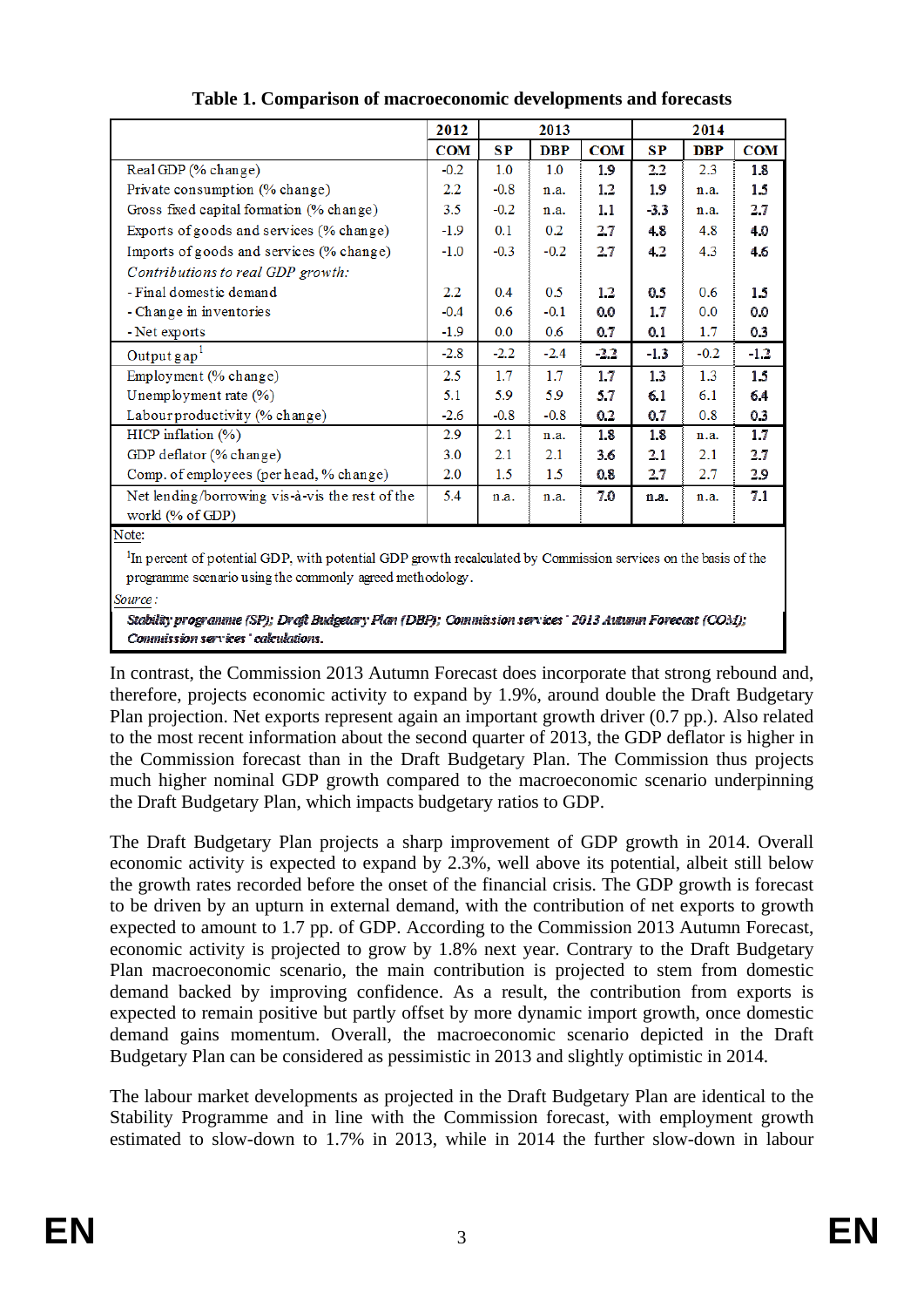creation is sharper in the Draft Budgetary Plan and in the Stability programme, both project employment to grow by 1.3%, compared 1.5% in the Commission forecast.

### **Box 1: The macro economic forecast underpinning the budget in Luxembourg**

The macroeconomic forecasts underlying the draft budgetary plan have been prepared by the national statistical office  $STATEC<sup>1</sup>$ , which also provided the methodology for output gap calculation. STATEC is an autonomous administration placed under the authority of the Ministry of Economy and External Trade. Based on the information available to the Commission at this stage, the statutes of STATEC contain provisions supporting independence of the institution as a body producing macroeconomic forecasts.

Its mandate and organisation were reformed by the law of July 10th  $2011^2$ , which explicitly highlights its scientific and administrative independence, ability to access to appropriate information to carry out its mandate and capacity to communicate freely. Its director is appointed by the Government.

### 3. **RECENT AND PLANNED FISCAL DEVELOPMENTS**

### **3.1. Deficit developments**

According to the October 2013 EDP notification, the general government deficit in 2012 was corrected to 0.6% of GDP, slightly better than initially estimated in the most recent update of the Stability Programme (0.8% of GDP). The better outcome is almost equally due to higher revenue and lower expenditure. On the revenue side, social contributions have been more dynamic than initially estimated, while on the expenditure side, the reduction is primarily due to an even stronger decrease in public investment by the central government.

According to the Draft Budgetary Plan, the general government deficit is projected to deteriorate to 0.9% of GDP in 2013, in spite of the implementation of the consolidation package adopted by the government with the 2013 budget. This represents a worse outcome than the target of 0.7% of GDP set in the Stability Programme. This is mostly due to expenditure overruns of around 0.2% of GDP, mostly on account of expenditure to combat unemployment, financial aid for higher education and government consumption. At the same time, revenue windfalls of around 0.1% of GDP compared to the Stability programme are expected to provide a small offset, although not sufficient to fully counterbalance the expenditure overruns. The upward revision of revenues is explained by a higher projection for taxes on production, mostly the result of buoyant revenues from the VAT from e-commerce and the subscription tax associated with investment funds, whereas the estimated amount of taxes stemming from corporates and the municipal business tax has been revised downwards. The revised outcome for the 2013 deficit is in line with the outcome projected in the Commission 2013 Autumn Forecast.

Instead of setting an explicit target for the general government balance in 2014, the Draft Budgetary Plan presents a no-policy change scenario, prepared in the form of a technical update of the medium-term forecast provided in the most recent update of the Stability

 $\frac{1}{1}$  Institut national de la statistique et des études économiques du Grand-Duché du Luxembourg. 2

Loi du 10 juillet 2011 portant organisation de l'Institut national de la statistique et des etudes économiques et modifiant la loi modifiée du 22 juin 1963 fixant le régime des traitements des fonctionnaires de l'Etat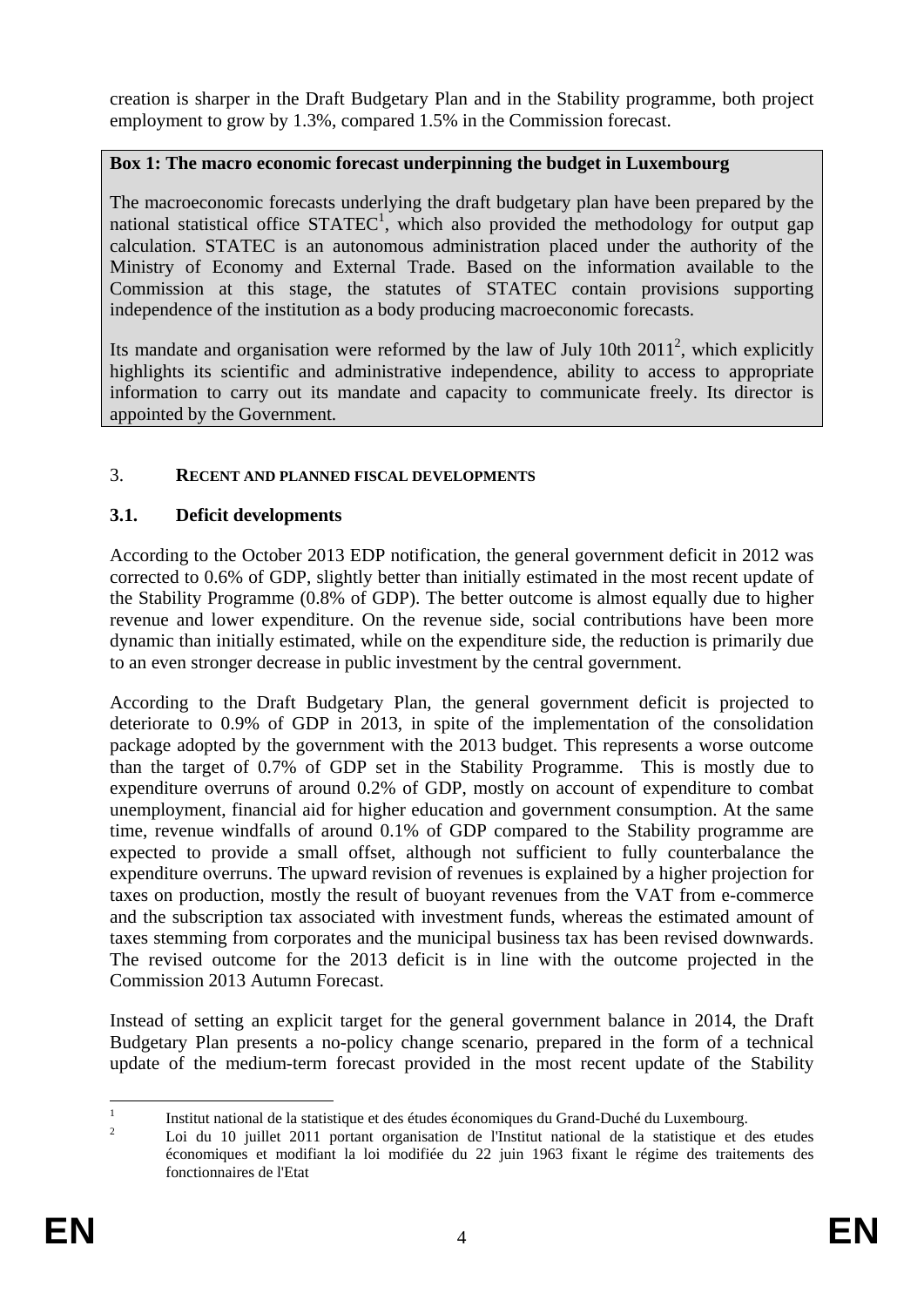Programme. Due to general elections, which took place on 20 October, just a few days after the deadline for submission of the DBP to the Commission, the incumbent government decided to leave the preparation of the 2014 budget to its successor.

| % of GDP                                 | 2012       | 2013   |            |            |         | <b>Change:</b><br>2012-2014 |            |            |
|------------------------------------------|------------|--------|------------|------------|---------|-----------------------------|------------|------------|
|                                          | <b>COM</b> | SP     | <b>DBP</b> | <b>COM</b> | SP      | $DBP^5$                     | <b>COM</b> | <b>DBP</b> |
| <b>Revenue</b>                           | 43.7       | 42.6   | 44.2       | 43.2       | 42.7    | 44.1                        | 43.0       | 0.4        |
| of which:                                |            |        |            |            |         |                             |            |            |
| - Taxes on production and imports        | 12.8       | 12.6   | 13.4       | 13.1       | 12.6    | 13.5                        | 13.1       | 0.7        |
| - Current taxes on income, wealth, etc.  | 14.6       | 14.5   | 14.7       | 14.4       | 14.6    | 14.7                        | 14.3       | 0.1        |
| - Capital taxes                          | 0.2        | 0.1    | 0.2        | 0.2        | 0.1     | 0.2                         | $0.2\,$    | $0.0\,$    |
| - Social contributions                   | 12.5       | 12.0   | 12.4       | 12.2       | 12.1    | 12.4                        | 12.1       | $-0.1$     |
| - Other (residual)                       | 3.6        | 3.4    | 3.5        | 3.3        | 3.3     | 3.3                         | 3.3        | $-0.3$     |
| <b>Expenditure</b>                       | 44.3       | 43.3   | 45.1       | 44.0       | 43.3    | 44.6                        | 44.0       | 0.3        |
| of which:                                |            |        |            |            |         |                             |            |            |
| - Primary expenditure                    | 43.8       | 42.8   | 44.5       | 43.4       | 42.9    | 44.1                        | 43.5       | 0.3        |
| of which:                                |            |        |            |            |         |                             |            |            |
| Compensation of employees                | 8.4        | 8.2    | 8.5        | 8.4        | 8.3     | 8.5                         | 8.5        | n.a.       |
| Intermediate consumption                 | 3.9        | 3.9    | 3.8        | 3.7        | 3.8     | 3.9                         | 3.8        | 0.0        |
| Social payments                          | 21.0       | 20.7   | 21.5       | 21.0       | 20.8    | 21.5                        | 21.0       | 0.5        |
| <b>Subsidies</b>                         | 1.8        | 1.8    | 1.9        | 1.9        | 1.8     | 1.9                         | 1.9        | 0.1        |
| Gross fixed capital formation            | 3.8        | 3.4    | 3.5        | 3.5        | 3.3     | 3.4                         | 3.5        | $-0.4$     |
| Other (residual)                         | 4.9        | 4.8    | 5.3        | 5.0        | 4.9     | 4.9                         | 4.9        | 8.5        |
| - Interest expenditure                   | 0.5        | 0.5    | 0.6        | 0.6        | $0.4\,$ | 0.5                         | 0.5        | 0.0        |
| General government balance (GGB)         | $-0.6$     | $-0.7$ | $-0.9$     | $-0.9$     | $-0.6$  | $-0.5$                      | $-1.0$     | 0.1        |
| <b>Primary balance</b>                   | $-0.1$     | $-0.3$ | $-0.3$     | $-0.3$     | $-0.1$  | 0.0                         | $-0.5$     | 0.1        |
| One-off and other temporary measures     | 0.0        | 0.0    | 0.0        | 0.0        | 0.0     | 0.0                         | 0.0        | 0.0        |
| GGB excl. one-offs                       | $-0.6$     | $-0.7$ | $-0.9$     | $-0.9$     | $-0.6$  | $-0.5$                      | $-1.0$     | 0.1        |
| Output gap                               | $-2.8$     | $-2.2$ | $-2.4$     | $-2.2$     | $-1.3$  | $-0.2$                      | $-1.2$     | 2.6        |
| Cyclically-adjusted balance <sup>1</sup> | 0.8        | 0.3    | 0.2        | 0.2        | 0.0     | $-0.4$                      | $-0.4$     | $-1.1$     |
| Structural balance (SB) <sup>2</sup>     | 0.8        | 0.3    | 0.2        | 0.2        | 0.0     | $-0.4$                      | $-0.4$     | $-1.1$     |
| Change in SB                             | 0.1        | 0.2    | $-0.5$     | $-0.6$     | $-0.3$  | $-0.6$                      | $-0.6$     |            |
| Two year average change in SB            | 0.3        | 0.0    | $-0.2$     | $-0.3$     | $-0.1$  | $-0.5$                      | $-0.6$     |            |
| Structural primary balance <sup>2</sup>  | 1.2        | 0.8    | 0.8        | 0.7        | 0.4     | 0.1                         | 0.1        | $-1.1$     |
| Change in structural primary balance     |            | 0.3    | $-0.3$     | $-0.5$     | $-0.4$  | $-0.7$                      | $-0.6$     |            |
| <b>Expenditure benchmark</b>             |            |        |            |            |         |                             |            |            |
| Applicable reference rate <sup>3</sup>   | 1.76       | 0.6    | 1.8        | 1.8        | 1.08    | $-0.07$                     | $-0.07$    |            |
| Deviation <sup>4</sup> (% GDP)           | 1.3        | $-1.3$ | $-0.7$     | $-0.8$     | $-0.5$  | 0.7                         | 0.7        |            |
| Two-year average deviation (% GDP)       | 0.9        | $-0.9$ | 0.4        | 0.2        | $-0.9$  | 0.0                         | $-0.1$     |            |

**Table 2. Composition of the budgetary adjustment** 

Notes*:*

1 Output gap (in % of potential GDP) and cyclically-adjusted balance according to the programme as recalculated by Commission services on the basis of the programme scenario using the commonly agreed methodology.

2 Structural (primary) balance = cyclically-adjusted (primary) balance excluding one-off and other temporary measures.

<sup>3</sup> Reference medium-term rate of potential GDP growth. The (standard) reference rate applies from year t+1, if the country has reached its MTO in year t. A lower rate applies as long as the country is adjusting towards its MTO, including in year t.The reference rates applicable to 2014 onwards have been updated in 2013.

4 Deviation of the growth rate of public expenditure net of discretionary revenue measures and revenue increases mandated by law from the applicable reference rate. The expenditure aggregate used for the expenditure benchmark is obtained following the commonly agreed methodology. A positive sign implies that expenditure growth exceeds the applicable reference rate.

 $5$  The Draft Budgetary Plan is drafted at no-policy change scenario and does not provide for explicit budgetary targets for 2014. The figures reported in the column come from Table 2 of the annex to the DBP and reflect, as highlighted in the DBP, the technical consequence of the assumptions retained.

*Source :*

*Stability programme (SP); Draft Budgetary Plan (DBP); Commission services' 2013 Autumn Forecast (COM); Commission services' calculations.*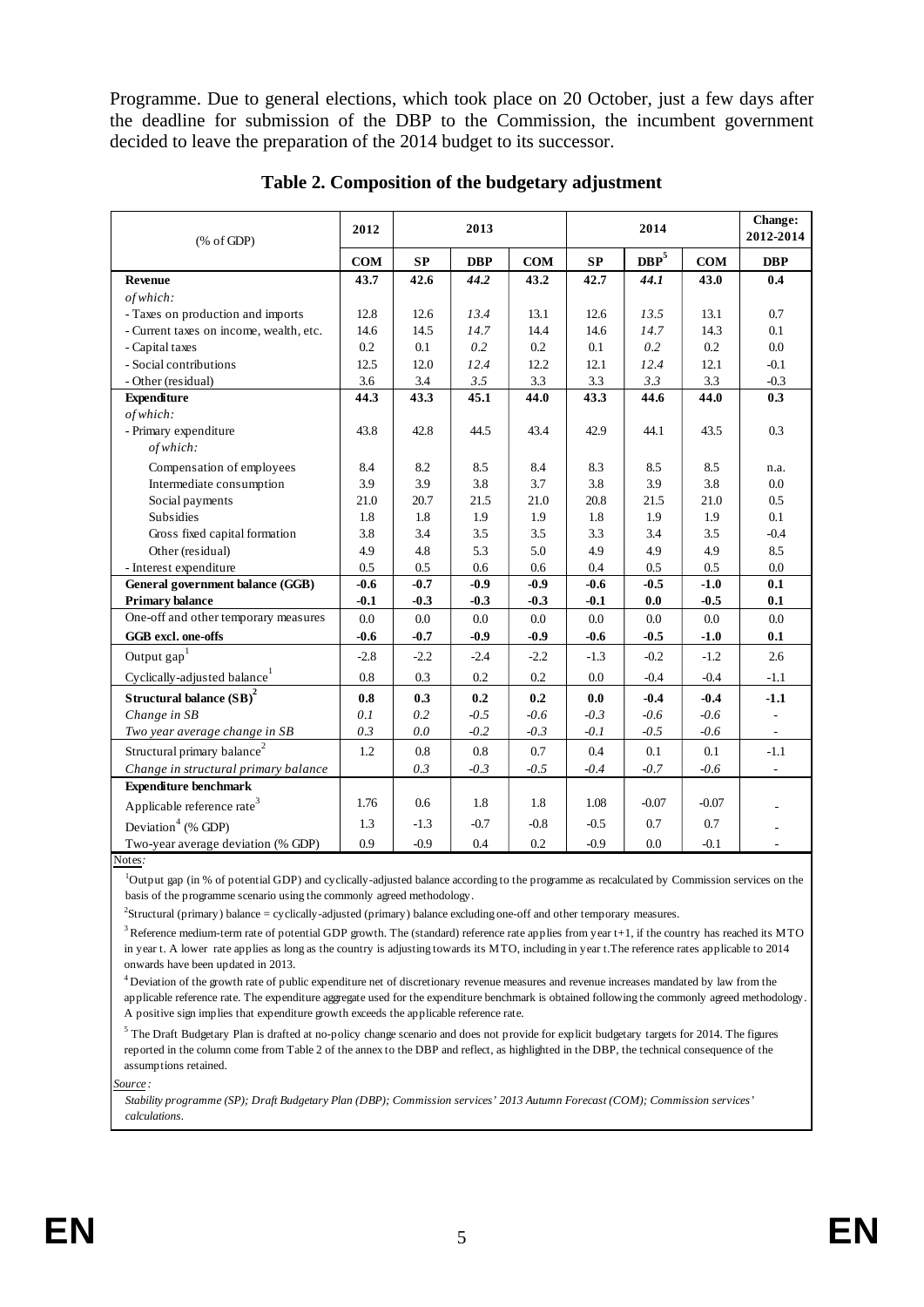The assumed no-policy change scenario points to a general government deficit of 0.5% of GDP in 2014, compared with 0.6% of GDP in the Stability Programme. According to the Commission 2013 autumn forecast, the general government deficit is expected, on no-policy change basis, to deteriorate to 1.0% of GDP in 2014. The divergence with the Draft Budgetary Plan is explained by the different underlying assumptions about the evolution of certain expenditure items. For instance the DBP projects an almost stagnating public investment in 2014, whereas the Commission forecast projects a more sustained increase, in line with past trends.

On this basis, the recalculated structural balance<sup>3</sup> is expected to move from a small surplus in 2013 to a deficit of 0.4 % of GDP in 2014, in both the Draft Budgetary Plan and the Commission 2013 autumn forecast.

### **3.2. Debt developments**

In the October 2013 EDP notification the general government gross debt ratio-to-GDP in 2012 has been revised upwards from 20.8% of GDP to 21.7%, mostly due to a downward revision in the level of the nominal GDP. In the Draft Budgetary Plan the general government debt for 2013 is estimated at 24.9% of GDP compared to 23.8% in the Stability Programme. The difference is explained by (i) a base effect from 2012 from a statistical downward revision in the level of the nominal GDP and (ii) the upward revision in the general government deficit. In the Commission 2013 Autumn Forecast the general government debt is estimated to be lower, at 24.5% of GDP, which is largely explained by a significant higher nominal GDP projection (see section 2).

The general government debt is projected to increase to 26.1% of GDP in 2014 in the Draft Budgetary Plan, compared to 25.9% in the Stability programme and 25.7% in the Commission 2013 Autumn Forecasts. The difference compared to the Stability programme is mostly due to a revision in the figures for the stock-flow adjustement, whereas the divergence with the Commission forecast is explained by the denominator effect as mentioned before.

Despite the upward revision and its increasing trend, the level of the general government gross debt remains low, especially when compared with the euro area average, which is projected at around 96% of GDP in 2014.

Finally the Draft Budgetary Plan reports on the impact of the financial crisis on Luxembourg's public finances. Outstanding public guarantees are equal to 8.8% of GDP, of which 4.9% are related to the financial sector.

 $\frac{1}{3}$ 

Cyclically adjusted balance net of one-off and temporary measures, recalculated by the Commission services on the basis of the information provided in the Draft Budgetary Plan, using the commonly agreed methodology.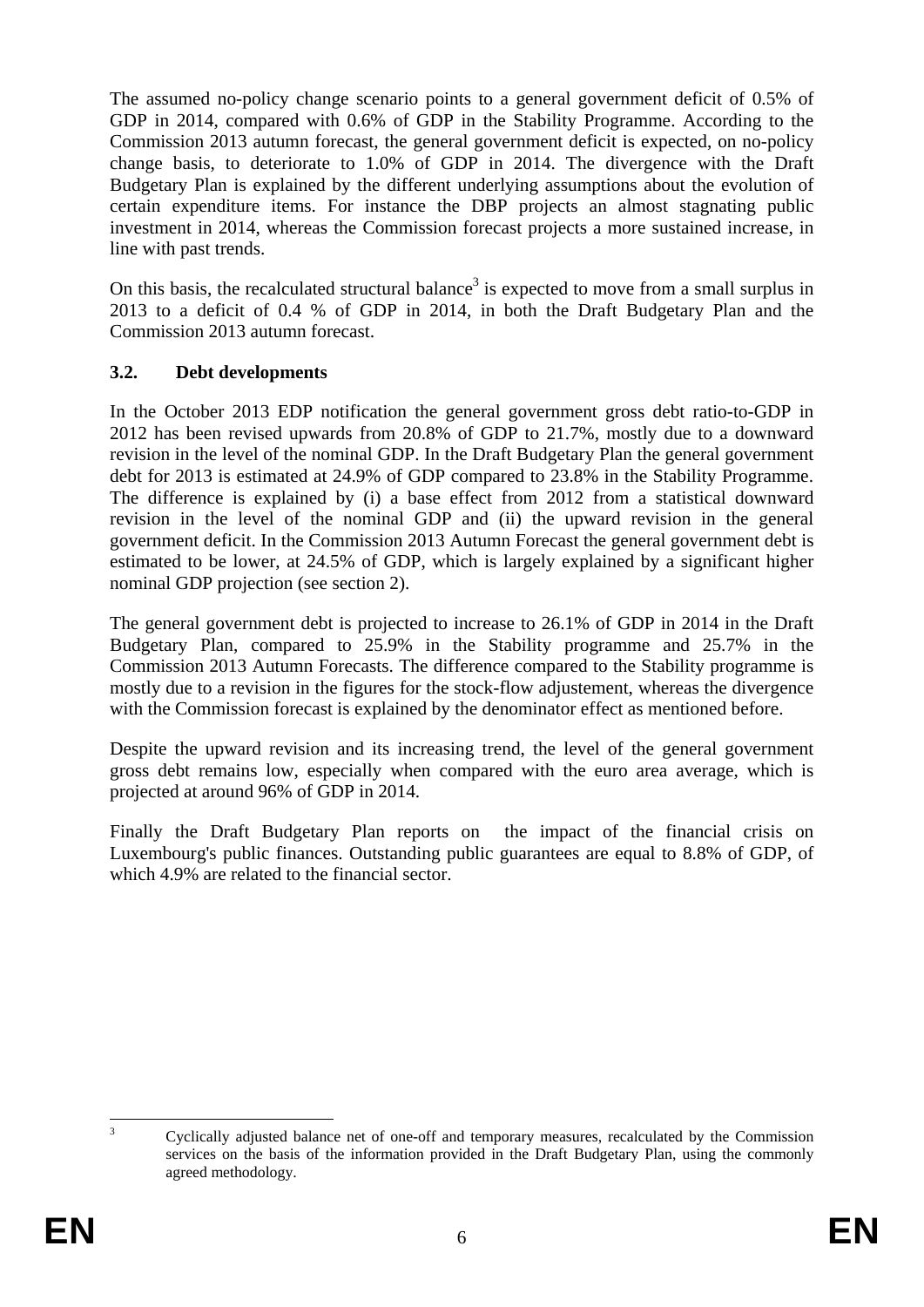| % of GDP                      | 2012       |        | 2013       |            | 2014      |            |            |  |
|-------------------------------|------------|--------|------------|------------|-----------|------------|------------|--|
|                               |            | SP     | <b>DBP</b> | <b>COM</b> | <b>SP</b> | <b>DBP</b> | <b>COM</b> |  |
| Gross debt ratio <sup>1</sup> | 21.7       | 23.8   | 24.9       | 24.5       | 25.9      | 26.1       | 25.7       |  |
| Change in the ratio           | 3.0        | 2.1    | 3.2        | 2.8        | 2.1       | 1.2        | 1.2        |  |
| $Contributions2$ :            |            |        |            |            |           |            |            |  |
| 1. Primary balance            | 0.1        | 0.3    | 0.3        | 0.3        | 0.1       | n.a.       | 0.5        |  |
| 2. "Snow-ball" effect         | 0.0        | $-0.3$ | 0.0        | $-0.5$     | $-0.5$    | n.a.       | $-0.6$     |  |
| Of which:                     |            |        |            |            |           |            |            |  |
| Interest expenditure          | 0.5        | 0.4    | 0.6        | 0.6        | 0.5       | n.a.       | 0.5        |  |
| Growth effect                 | 0.0        | $-0.2$ | $-0.2$     | $-0.4$     | $-0.5$    | $-0.5$     | $-0.4$     |  |
| Inflation effect              | $-0.6$     | $-0.5$ | $-0.5$     | $-0.7$     | $-0.5$    | $-0.5$     | $-0.6$     |  |
| 3. Stock-flow adjustment      | <b>3.0</b> | 2.1    | 2.9        | 3.1        | 2.5       | 1.7        | 1.3        |  |
| Of which:                     |            |        |            |            |           |            |            |  |
| Cash/accruals difference      |            | n.a.   | n.a.       |            | n.a.      | n.a.       |            |  |
| Net accumulation of financial |            | n.a.   | n.a.       |            | n.a.      | n.a.       |            |  |
| of which privatisation        |            |        |            |            |           |            |            |  |
| proceeds                      |            | n.a.   | n.a.       |            | n.a       | n.a.       |            |  |
| Valuation effect & residual   |            | n.a.   | n.a.       |            | n.a.      | n.a.       |            |  |

## **Table 3. Debt developments**

Notes:

<sup>1</sup> End of period.

 $2$ The snow-ball effect captures the impact of interest expenditure on accumulated debt, as well as the impact of real GDP growth and inflation on the debt ratio (through the denominator). The stock-flow adjustment includes differences in cash and accrual accounting, accumulation of financial assets and valuation and other residual effects.

*Source :*

*Stability programme (SP); Draft Budgetary Plan (DBP); Commission services' 2013 Autumn Forecast (COM); Commission services' calculations.*

# **3.3. Measures underpinning the Draft Budgetary Plan**

As the Draft Budgetary Plan is based on a no-policy-change scenario, it does not contain any information on new measures to achieve the budgetary targets. The budgetary projections presented in the Draft Budgetary Plan should thus be interpreted with caution, given that they do not represent a budgetary policy target. They rather result from a mechanical implementation of the specific assumptions retained.

However, some of these assumptions have not been sufficiently specified and therefore have not been included in the Commission 2013 autumn forecast. As mentioned above, whereas the Draft Budgetary Plan projects an almost stagnating public investment in 2014, the Commission forecast projected a more sustained increase, in line with past trends.

Finally, the Draft Budgetary Plan identifies a one-off measure related to the implementation of the public service wage agreeement, according to which a lump sum payment of 0.9% of gross wages would be paid in mid-2014. According to the criteria used by the Commission, however, the lump sum payment is assimilated to a wage increase and as such cannot be classified as a one-off.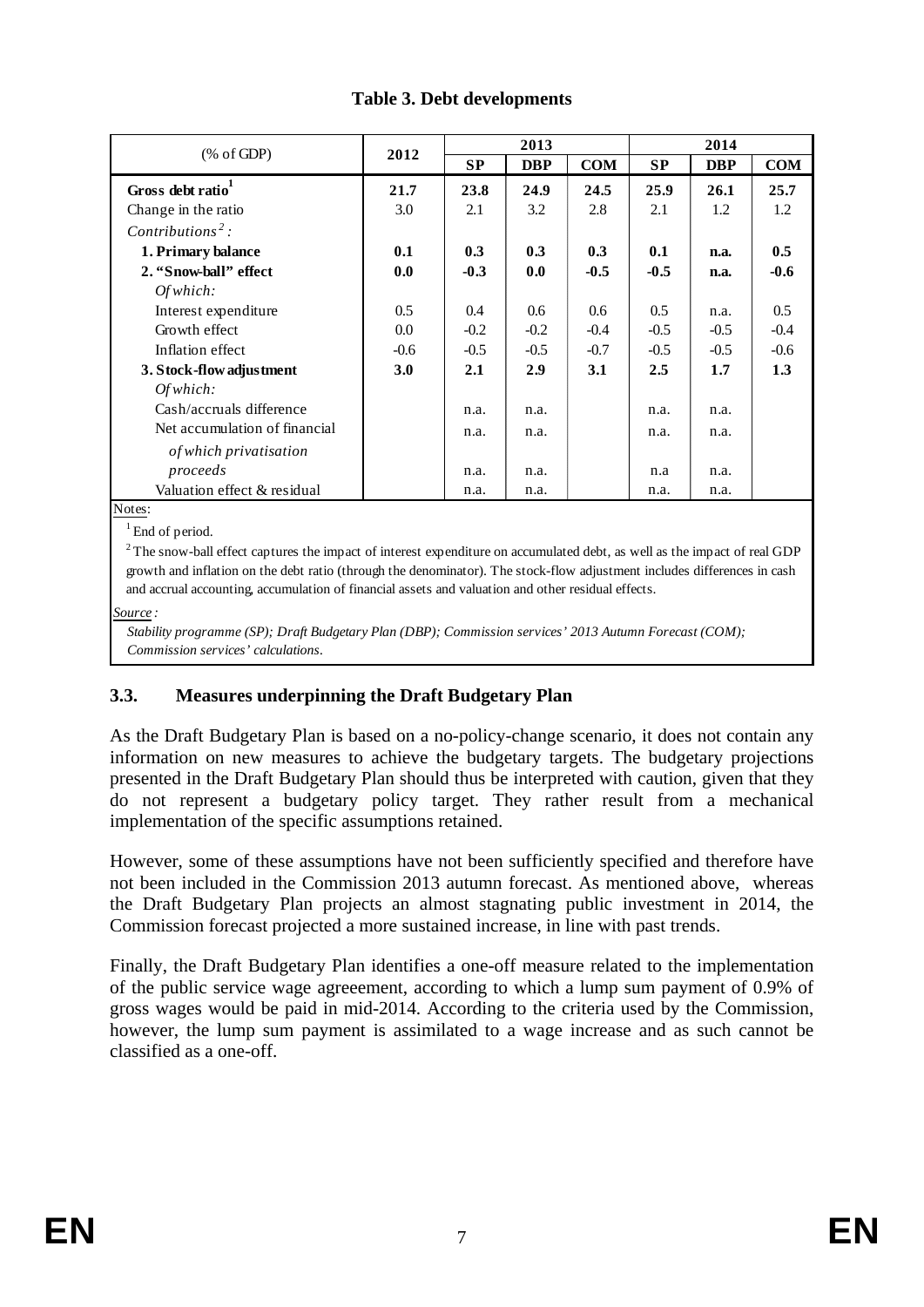### **4. COMPLIANCE WITH THE PROVISIONS OF THE STABILITY AND GROWTH PACT**

#### **Box 2. Council recommendations addressed to Luxembourg**

On 9 July 2013, the Council addressed recommendations to Luxembourg in the context of the European Semester. In particular, in the area of public finances the Council recommended to Luxembourg to preserve a sound fiscal position and remain at the medium-term objective so as to ensure the long-term sustainability of public finances, in particular by taking into account implicit liabilities related to ageing. Strengthen fiscal governance by adopting a medium-term budgetary framework covering the general government and including multiannual expenditure ceilings, and by putting in place the independent monitoring of fiscal rules.

### **4.1. Compliance with the MTO**

Taking into account the most recent national accounts and budgetary data, Luxembourg had a structural surplus of 0.8% of GDP in 2012. Luxembourg thus achieved its medium-term objective (MTO) for the budgetary position, a structural surplus of 0.5% of GDP, already in 2012. At the time of the European semester recommendations, the 2012 structural surplus was estimated at 0.1% of GDP, below the MTO.

In 2013 the recalculated structural balance is projected to deteriorate from 0.8% of GDP to 0.2%, according to both the Draft Budgetary Plan and the Commission forecast, below the MTO. The risks for Luxembourg to depart from the MTO are thus confirmed by the Commission 2013 Autumn Forecast.

In 2014, the recalculated structural balance based on the Draft Budgetary Plan is expected to deviate further from the MTO according to both the Draft Budgetary Plan and the Commission forecast namely to a deficit of 0.4% of GDP, implying a gap of almost 1% with the MTO. It should be borne in mind that both sets of projections are made under an unchanged policy assumption, i.e. without a 2014 budget.

According to the information provided in the Draft Budgetary Plan, thanks to the consolidation measures adopted by the government in the 2013 budget, general government expenditure, net of discretionary revenue measures, in 2013 is expected to increase at a slower pace than the reference rate that ensures compliance with the MTO. However, this expenditure restraint will not be enough to compensate for the 2012 deviation from the expenditure benchmark, i.e. to avoid the risk of a significant deviation on average over 2012- 2013. Specifically, the two-year average deviation over this period is estimated at 0.4% of GDP when estimated on the basis on information contained in the Draft Budgetary Plan. According to the Commission 2013 autumn forecast the deviation it is estimated at 0.3%.

In 2014 and according to the information provided in the Draft Budgetary Plan, the growth rate of government expenditure net of discretionary revenue measures is not expected to contribute to an annual structural adjustment towards the MTO by 0.5% of GDP. This is because the expenditure growth rate is above -0.07% calculated as the maximum under the expenditure benchmark. The deviation is estimated at 0.7% of GDP and can be considered as significant since it is above 0.5%. This conclusion is confirmed by the Commission 2013 autumn forecast. Again, it should be borne in mind that both sets of projections are pre-budget and rest on a no-policy-change evolution of expenditure.